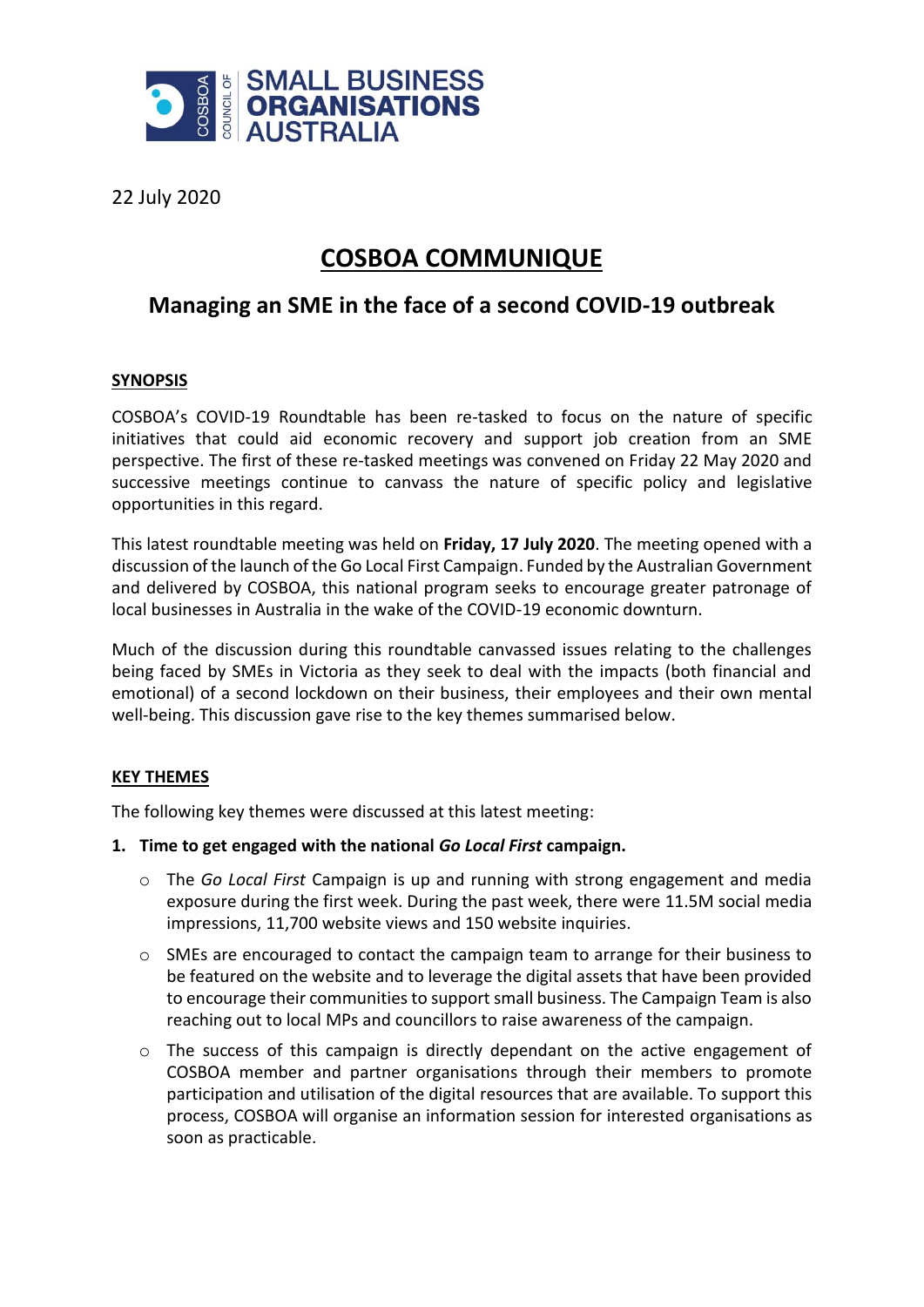### **2. Victorian SMEs are reporting a level of despair in the wake of the second lockdown, indicating a need for a renewed focus on the mental well-being of SME owners.**

- o Member organisations reported that the level of anxiety (and in some cases, anger) being experienced by SME owners appears to be significantly higher than occurred during the first lockdown, with potential consequent impact on the capacity of business owners to successfully steer their business through a second lockdown.
- o It was estimated that there are around 200,000 businesses nationwide that are experiencing significant financial distress. Past academic research suggests that there will be a strong correlation between this number and the number of business owners experiencing mental distress.
- $\circ$  Roundtable participants noted that there were several programs, particularly at state/territory level, targeting workplace well-being. It was noted, however, that very few of these programs provide meaningful support to the business owner. This deficiency is seen as a major oversight in that the longevity of the business and its resilience in the face of current challenges is likely to be greatly diminished if the business owner is experiencing mental stress and despair.
- $\circ$  It was suggested that all Australian governments should seek to redress the current deficiency in mental health support via the urgent design and implementation of programs that support SME owners – possibly by focussing initially on those participating in the JobKeeper program.
- o It was also strongly suggested that there is an overdue need (i.e. pre COVID-19) to enhance mental well-being data collection from the national workforce, with SME owners to be incorporated as a discrete collection sub-set. This information could then be utilised by policy makers and service providers to assist with improved targeting of assistance and ongoing assessment of the efficacy of investment in mental well-being programs for SMEs.

### **3. All Australian governments need to work more closely with business and industry in planning for lockdowns and border closures in the future.**

- o Roundtable participants reported a degree of confusion in respect of the lockdown measures in Victoria and how these related to management of their foot traffic. Of particular concern was a measure requiring businesses located outside of the lockdown areas to vet their customers and deny service to those who were residents of the lockdown areas. Concerns were also expressed in relation to the early experiences with the management of the border restrictions (NSW/VIC). It was suggested that state/territory governments could share border crossing procedures with a view to creating national consistency in the future implementation of border restrictions
- $\circ$  Considerable concern and confusion was expressed in respect of the nature of stage 4 lockdown restrictions, as foreshadowed in various media reports. Given that such restrictions have not been introduced in Australia to date, it is suggested that the Australian Cabinet (or at least the Victorian Government) should consult with business and industry in respect of the scope stage 4 restrictions in advance of any implementation of the same.